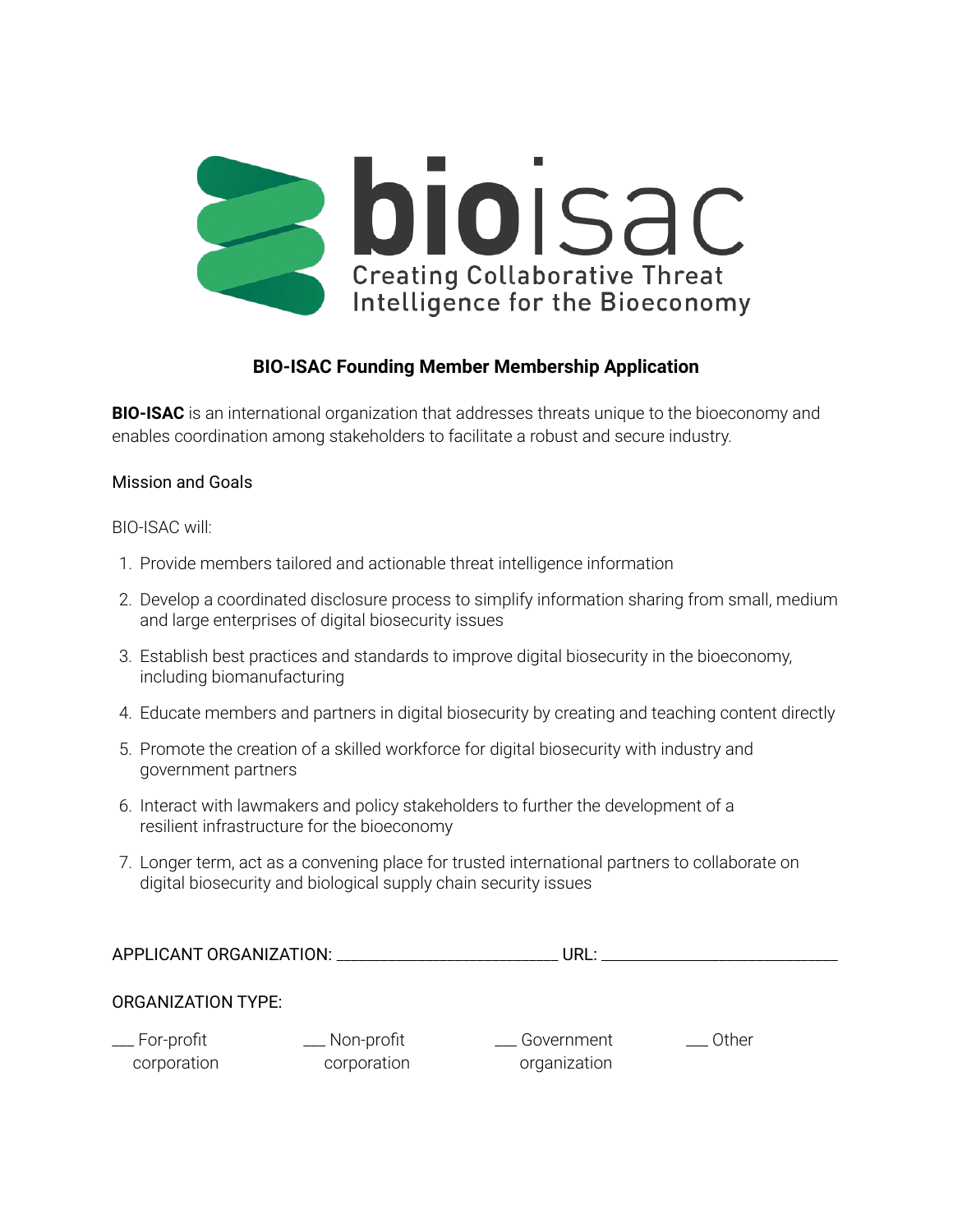## INDUSTRY AND BIO-ISAC ENGAGEMENT

Please describe your interest and engagement in the biosecurity industry:

Describe the value your organization or entity could provide to the BIO-ISAC:

| <b>WORKING GROUPS</b><br>Please identify the working groups you would participate in as a member of the BIO-ISAC. |                                        |  |  |  |
|-------------------------------------------------------------------------------------------------------------------|----------------------------------------|--|--|--|
| __ National Security                                                                                              | <b>BioProducts</b>                     |  |  |  |
| __ Biomanufacturing                                                                                               | __ Agriculture                         |  |  |  |
| __ BioPharma                                                                                                      | _ Coordinated Vulnerability Disclosure |  |  |  |
| __ Software/Hardware Vendors                                                                                      | __ Tabletop Exercise Group             |  |  |  |

\_\_\_\_\_\_\_\_\_\_\_\_\_\_\_\_\_\_\_\_\_\_\_\_\_\_\_\_\_\_\_\_\_\_\_\_\_\_\_\_\_\_\_\_\_\_\_\_\_\_\_\_\_\_\_\_\_\_\_\_\_\_\_\_\_\_\_\_\_\_\_\_\_\_\_\_\_\_\_\_\_\_\_\_\_\_\_\_\_\_\_

\_\_\_\_\_\_\_\_\_\_\_\_\_\_\_\_\_\_\_\_\_\_\_\_\_\_\_\_\_\_\_\_\_\_\_\_\_\_\_\_\_\_\_\_\_\_\_\_\_\_\_\_\_\_\_\_\_\_\_\_\_\_\_\_\_\_\_\_\_\_\_\_\_\_\_\_\_\_\_\_\_\_\_\_\_\_\_\_\_\_\_

\_\_\_\_\_\_\_\_\_\_\_\_\_\_\_\_\_\_\_\_\_\_\_\_\_\_\_\_\_\_\_\_\_\_\_\_\_\_\_\_\_\_\_\_\_\_\_\_\_\_\_\_\_\_\_\_\_\_\_\_\_\_\_\_\_\_\_\_\_\_\_\_\_\_\_\_\_\_\_\_\_\_\_\_\_\_\_\_\_\_\_

## ORGANIZATION CONTACT INFORMATION

Please identify the key staff at your organization who will be engaged in BIO-ISAC activities.

| Primary BIO-ISAC Point of Contact   |  |  |
|-------------------------------------|--|--|
|                                     |  |  |
|                                     |  |  |
| Secondary BIO-ISAC Point of Contact |  |  |
|                                     |  |  |
|                                     |  |  |
| Legal Affairs Point of Contact      |  |  |
|                                     |  |  |